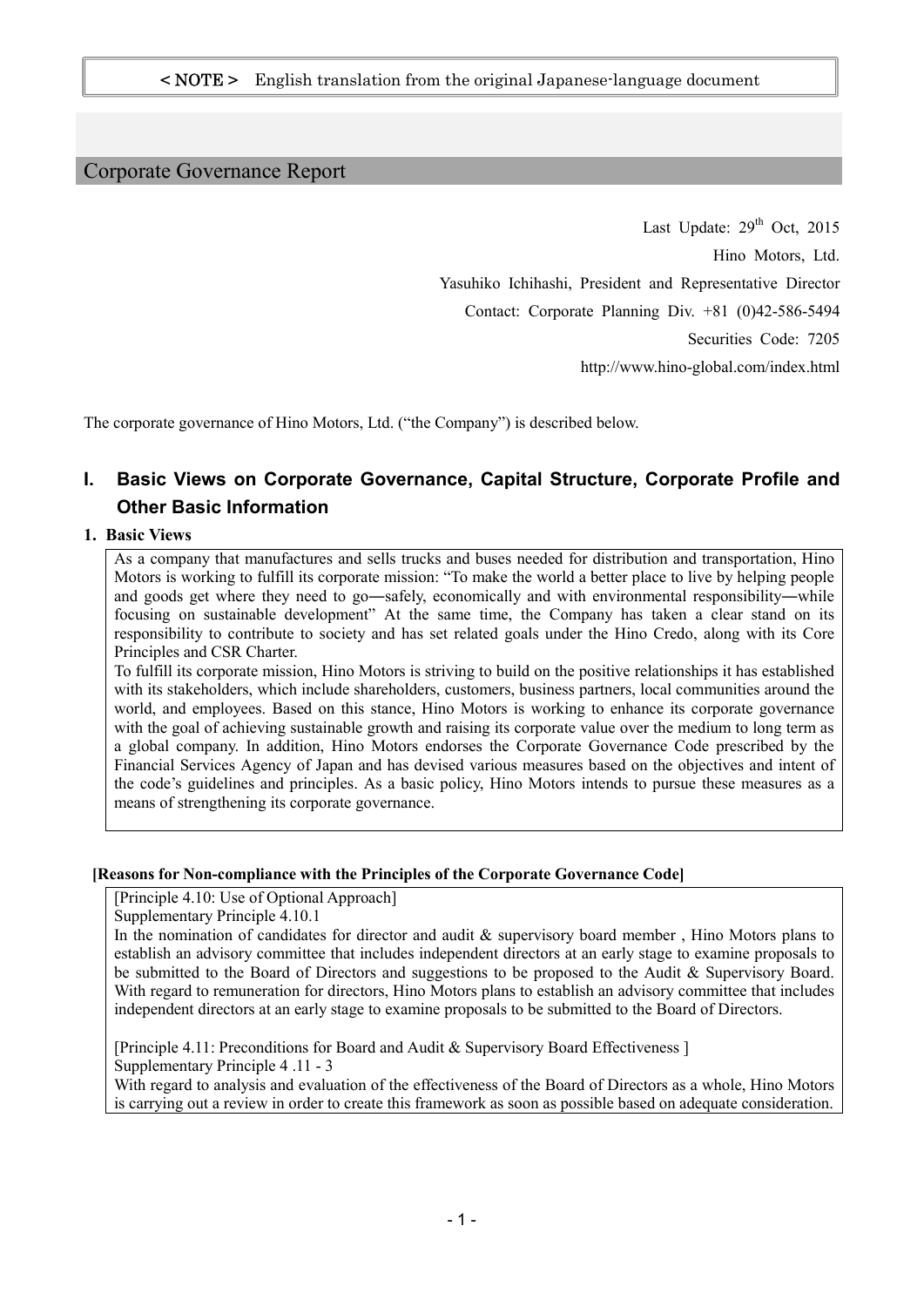# **[Disclosure Based on the Principles of the Corporate Governance Code]**

[Principle 1.4: Cross-Shareholdings]

<Policy on Cross-Shareholdings>

Hino Motors has a policy of maintaining cross-shareholdings taking a comprehensive view of business relationships over the medium to long term as collaborative relationships between various companies in development, procurement, production, logistics, and sales are vital in the automotive industry.

<Basic Policy on the Exercise of Voting Rights Related to Cross-Shareholdings>

With regard to the exercise of voting rights related to cross-shareholdings, Hino Motors emphasizes dialogue with the investee company to verify and decide on each proposal from the perspectives of future increases in corporate value and improvement in shareholder returns based on respect for the management policy of the investee company rather than determining approval or disapproval in a uniform manner.

#### [Principle 1.7: Related Party Transactions]

Hino Motors complies with the procedures stipulated in Japan's Companies Act regarding conflict of interest transactions with officers. In addition, transactions with senior managing officers and managing officers who are not directors have to be approved by and reported to the Board of Directors. Moreover, regular checks are conducted by the Audit & Supervisory Board, Audit Div., General Administration Div., and Finance & Accounting Div.

Sales of products and other goods to TOYOTA MOTOR CORPORATION, the parent company of Hino Motors, are determined in price negotiations each fiscal year by taking into account such factors as the market prices of raw materials and the contracted production volume. Other transactions with the parent company are conducted at a reasonable price following discussions with the parent company and take full account of such factors as market prices in the same way as for regular terms of transactions. The interest rate when borrowing funds is determined by taking the market interest rate into account in the same way as for regular transactions.

#### [Principle 3.1: Full Disclosure]

i) Company objectives (management philosophy, etc.), business strategies and business plans

Please refer to the Hino Credo and Hino's vision for the future posted on the Hino Motors corporate website. Hino Credo <http://www.hino-global.com/about\_us/hino\_credo/index.html>

Hino Future <http://www.hino-global.com/content/dam/hino\_global/common/img/IR/20151105IR\_4.pdf >

ii) Basic views and guidelines on corporate governance Please refer to "I.1 Basic Views" in this document where this is noted.

iii) Board policies and procedures determining the remuneration of the senior management and directors Please refer to "II.1 Director Remuneration and Policy on Determining Remuneration Amounts and Calculation Methods" in this document, which notes the policies and procedures in determining the remuneration of senior management and directors.

iv) Board policies and procedures in the appointment of the senior management and the nomination of directors and Audit & Supervisory Board member candidates

The policies and procedures for the appointment of directors and audit  $\&$  supervisory board member at Hino Motors are as below.

<Policies>

Hino Motors selects human resources who are capable of contributing to sustained growth, giving comprehensive consideration to factors such as the credentials, character and insight of each person from the viewpoints of appropriate and swift decision-making and the right person for the job. Hino Motors selects outside officers from the viewpoint of enhancing management monitoring and supervisory functions, giving comprehensive consideration to factors such as experience of corporate management at other companies, industry understanding, and expertise in addition to independence.

#### <Procedures>

Each year, the representative director selects personnel, who are submitted to and approved by the general shareholder meeting after approval by the Board of Directors.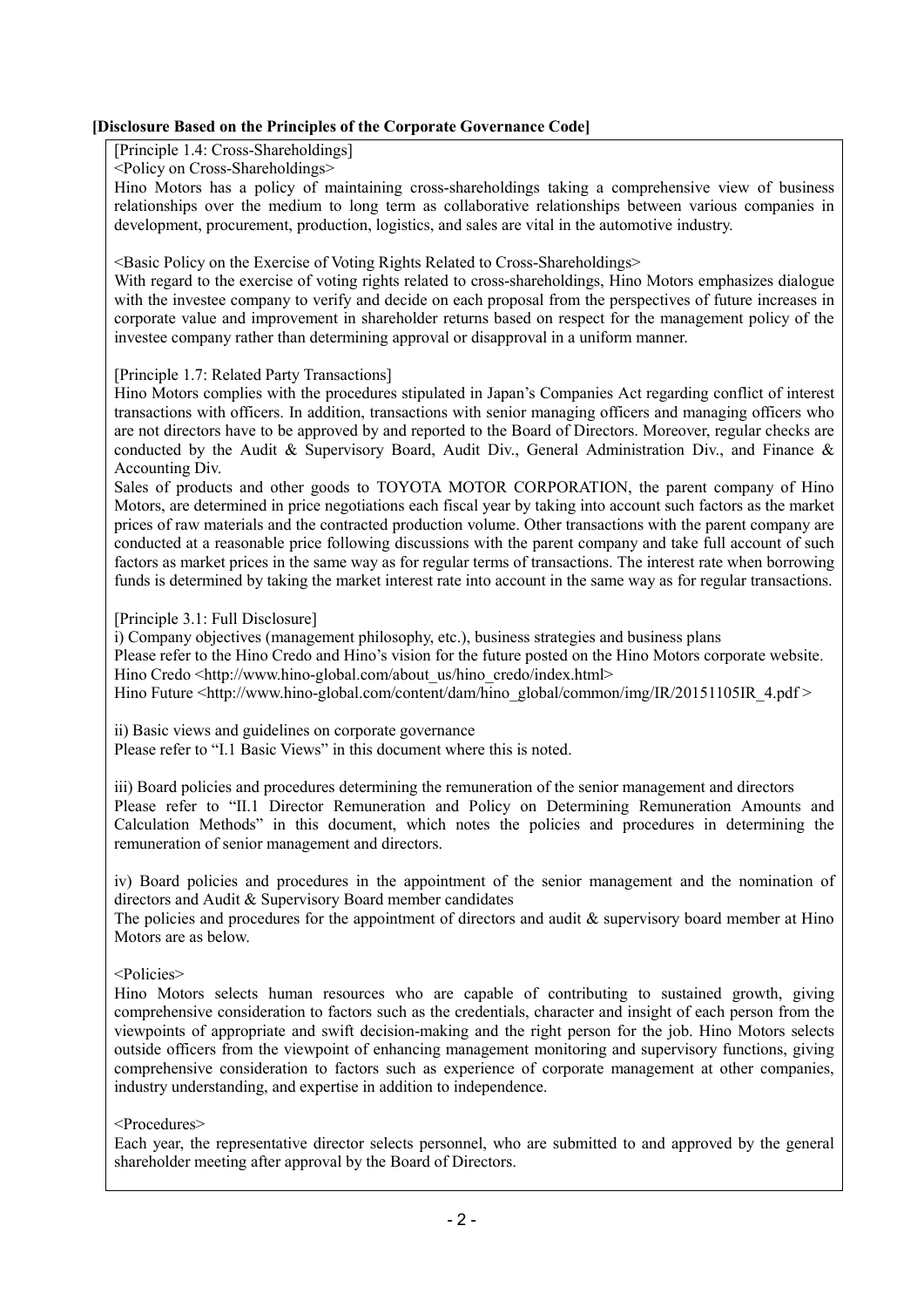v) Explanations with respect to the individual appointments and nominations based on the board policies and procedures in the appointment of the senior management and the nomination of directors and audit  $\&$ supervisory board members candidates

Refer to the Notice of Convocation for the General Shareholder Meeting posted on the corporate website, which contains explanations with respect to the appointments of individual directors and audit  $\&$  supervisory board members.

[Principle 4.1: Roles and Responsibilities of the Board (1)]

Supplementary Principle 4.1.1

The Board of Directors at Hino Motors decides on the implementation of important business as well as supervising the execution of duties by the directors. Hino Motors has also secured a system to ensure that the duties of the directors are executed efficiently. The Board of Directors and the directors lead and supervise the senior managing officers and managing officers based on management policy while collaborating with the executive officers from a management perspective. At the same time, they delegate executive authority in each department to the senior managing officers and managing officers to carry out flexible decision-making. Matters relating to the judgements and decisions of the Board of Directors itself and matters related to the scope of delegation to and the judgements and decisions of senior managing officers and managing officers are clearly stipulated in the Articles of Incorporation of the Company and the Regulations of the Board of Directors in addition to the Regulations for Approval of Important Issues, the Regulations on Senior Managing Officers and Managing Officers and other regulations. Of these, the Regulations of the Board of Directors defines the matters to be resolved and reported at the Board of Directors as follows, and these matters are deliberated and resolved at the Board of Directors' meeting composed of the Chairperson of the Board of Directors and all the directors.

<Matters to be resolved>

(1) Matters provided for in Japan's Companies Act and other laws and regulations

(2) matters provided for the Company's Articles of Incorporation

(3) matters delegated by resolution of the general shareholder meeting

(4) other important matters of management

Matters to be reported

(1) The state of execution of business and other matters provided for in Japan's Companies Act and other laws and regulations

(2) Other matters deemed necessary by the Board of Directors

[Principle 4.9: Independence Standards and Qualification for Independent Directors] Please refer to "II. 1 Independent Officers" in this document.

[Principle 4.11 Preconditions for Board of Directors and Audit & Supervisory Board Effectiveness] Supplementary Principle 4.11.1

Please refer to the preceding "Principle 3.1: Full Disclosure" under which this is noted in "iv) Board policies and procedures in the appointment of the senior management and the nomination of directors and audit & supervisory board members candidates."

Supplementary Principle 4.11.2

The concurrent service of officers at other listed companies is noted in the Business Report and the Notice of Convocation for the General Shareholder Meeting posted on the Company's corporate website as well as on EDINET (Electronic Disclosure for Investors' NETwork). Please refer to the Securities Report.

[Principle 4.14: Training for Directors and Audit & Supervisory Board Members] Supplementary Principle 4.14.2

Hino Motors will establish opportunities for training and activities from the perspective of identifying changes in the environment and other factors to promote sustained growth in addition to understanding and practicing the Hino Credo which is "to make the world a better place by helping people and goods get where they need to go — safely, economically and with environmental responsibility — while focusing on sustainable development."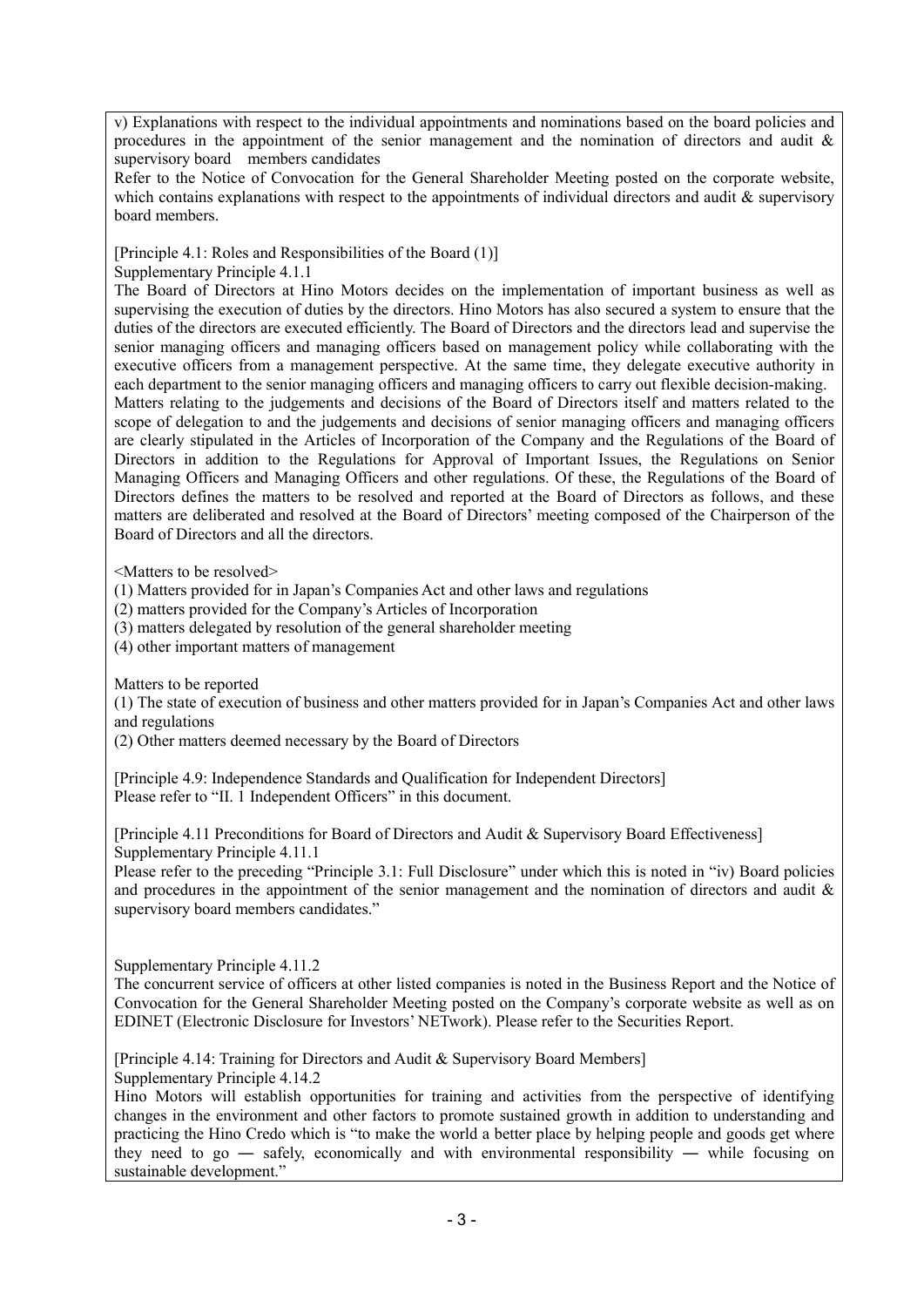[Principle 5.1: Policy for Constructive Dialogue with Shareholders]

Hino Motors believes that timely and appropriate disclosure of business information is important in order to foster an accurate understanding of the Company. Based on this view, Hino Motors strives for constructive dialogue with shareholders and investors and aims to increase corporate value over the medium to long term by taking the opinions obtained through this dialogue seriously and using them as reference information in the management of the Company.

<Forums for and Views on Dialogue>

#### 1. General Shareholder Meeting

Hino Motors views the General Shareholder Meeting as an important forum for dialogue with all of its shareholders. The Company believes that the Meeting facilitates understanding of the Company by serving as a venue for reports on subjects such as progress of operations and outcomes and issues to be addressed, as well as for question and answer sessions. The opinions received from shareholders through this dialogue are then used as reference information in the management of the Company.

Moreover, Hino Motors strives to enhance information disclosure through such means as holding plant tours for shareholders who wish to attend to coincide with the date of the General Shareholder Meeting.

#### 2. Other

With regards to forums for dialogue other than the General Shareholder Meeting, Hino Motors provides mass media announcements and analyst briefings on financial results each quarter, and the Company President also takes part in these forums each six-monthly period.

In addition, the Company holds various press conferences and briefings when appropriate in an effort to further deepen understanding of its management strategy and business content. Dialogue is also held with investors, including regular participation by the director in charge of the Corporate Planning division in conferences organized by securities companies.

Furthermore, the Company responds to individual questions and requests for interviews as appropriate based on the nature of the request and other factors.

The director in charge of the Corporate Planning division oversees dialogue other than the General Shareholder Meeting, covering the implementation as well as in-house cooperation including regular meetings between the departments concerned. When necessary, this director reports on the opinions obtained through the dialogue, passing them on as feedback to senior management.

#### <Management of Insider Information>

In addition to the operation of in-house regulations on insider trading, Hino Motors strives to prevent the unintended leakage of insider information by further raising awareness through attendance at various seminars and participation in training and rigorous management for officers and employees involved in dialogue.

A number of employees also participate in forums for dialogue together in an effort to check and monitor each other.

In the month when the financial results for each quarter are announced, the Company refuses requests for interviews concerning performance and also refrains from responding to similar inquiries. (Establishment of Silent Period)

<Identification of Shareholder Ownership Structure>

Hino Motors identifies its shareholder ownership structure in a timely manner using an external data service company and other means and strives to utilize this information in dialogue.

# **2. Capital Structure**

| Percentage of Shares Held by Foreign |  |  | From 10% to less than 20% |
|--------------------------------------|--|--|---------------------------|
| Investors                            |  |  |                           |

#### **[Description of Major Shareholders]**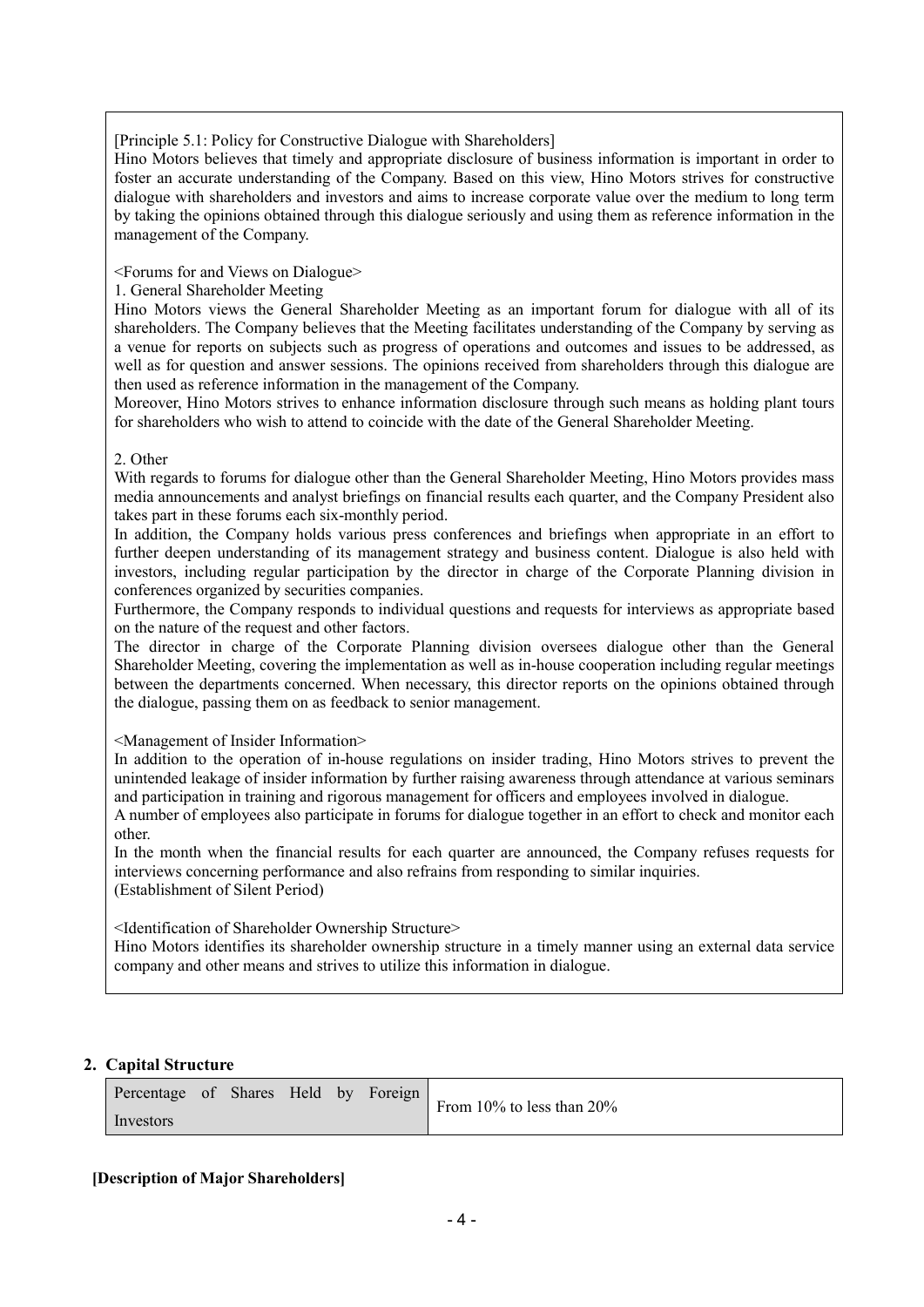| Name / Company Name                                  | Number of Shares Owned | Percentage $(\% )$ |
|------------------------------------------------------|------------------------|--------------------|
| TOYOTA MOTOR CORPORATION                             | 287,897,126            | 50.10              |
| The Master Trust Bank of Japan, Ltd. (Trust Account) | 32,152,700             | 5.59               |
| Japan Trustee Services Bank, Ltd.(Trust Account)     | 18,332,000             | 3.19               |
| Tokio Marine & Nichido Fire Insurance Co., Ltd.      | 6,104,960              | 1.06               |
| State Street Bank and Trust Company 505223           | 5,715,909              | 0.99               |
| State Street Bank and Trust Company 505225           | 4,925,701              | 0.85               |
| JPMorgan Chase Bank, N.A., 385078                    | 4,878,517              | 0.84               |
| Nagasaka Sangyo K.K.                                 | 4,255,000              | 0.74               |
| Nisshinbo Holdings Inc.                              | 4,209,250              | 0.73               |
| <b>DENSO CORPORATION</b>                             | 4,013,000              | 0.69               |

| Existence of Controlling Shareholders<br>(excluding parent company) |                                                                                                                             |
|---------------------------------------------------------------------|-----------------------------------------------------------------------------------------------------------------------------|
| <b>Existence of Parent Company</b>                                  | TOYOTA MOTOR CORPORATION<br>(listed stock exchanges: Tokyo, Nagoya, Sapporo, Fukuoka,<br>and overseas)<br>Code Number: 7203 |

―

Supplementary Explanation

#### **3. Corporate Attributes**

| Listed Stock Market and Market Section                                           | <b>Stock</b><br>Tokyo Stock Exchange First Section, Nagoya<br><b>Exchange First Section</b> |  |  |  |  |  |
|----------------------------------------------------------------------------------|---------------------------------------------------------------------------------------------|--|--|--|--|--|
| Fiscal Year-End                                                                  | March                                                                                       |  |  |  |  |  |
| Type of Business                                                                 | Transportation equipment                                                                    |  |  |  |  |  |
| Number of Employees (consolidated) as of the<br>End of the Previous Fiscal Year  | More than $1,000$                                                                           |  |  |  |  |  |
| Sales (consolidated) as of the End of the<br>Previous Fiscal Year                | More than $\angle 1$ trillion                                                               |  |  |  |  |  |
| Number of Consolidated Subsidiaries as of the<br>End of the Previous Fiscal Year | From 50 companies to less than 100 companies                                                |  |  |  |  |  |

# **4. Policy on Measures to Protect Minority Shareholders in Conducting Transactions with Controlling Shareholder**

Toyota Motor Corporation is the parent company of Hino Motors and holds 50.3% of the voting rights (50.4% when indirect holdings are included) in the Company as of March 31, 2015. Sales of products and other goods to the parent company are determined in price negotiations each fiscal year by taking into account such factors as the market prices of raw materials and the contracted production volume. Other transactions with the parent company are conducted at a reasonable price following discussions with the parent company and take full account of such factors as market prices in the same way as for regular terms of transactions. The interest rate when borrowing funds is determined by taking the market interest rate into account in the same way as for regular transactions. Consequently, it is considered that transactions with the parent company do not harm the rights of the Company or, consequently, of minority shareholders.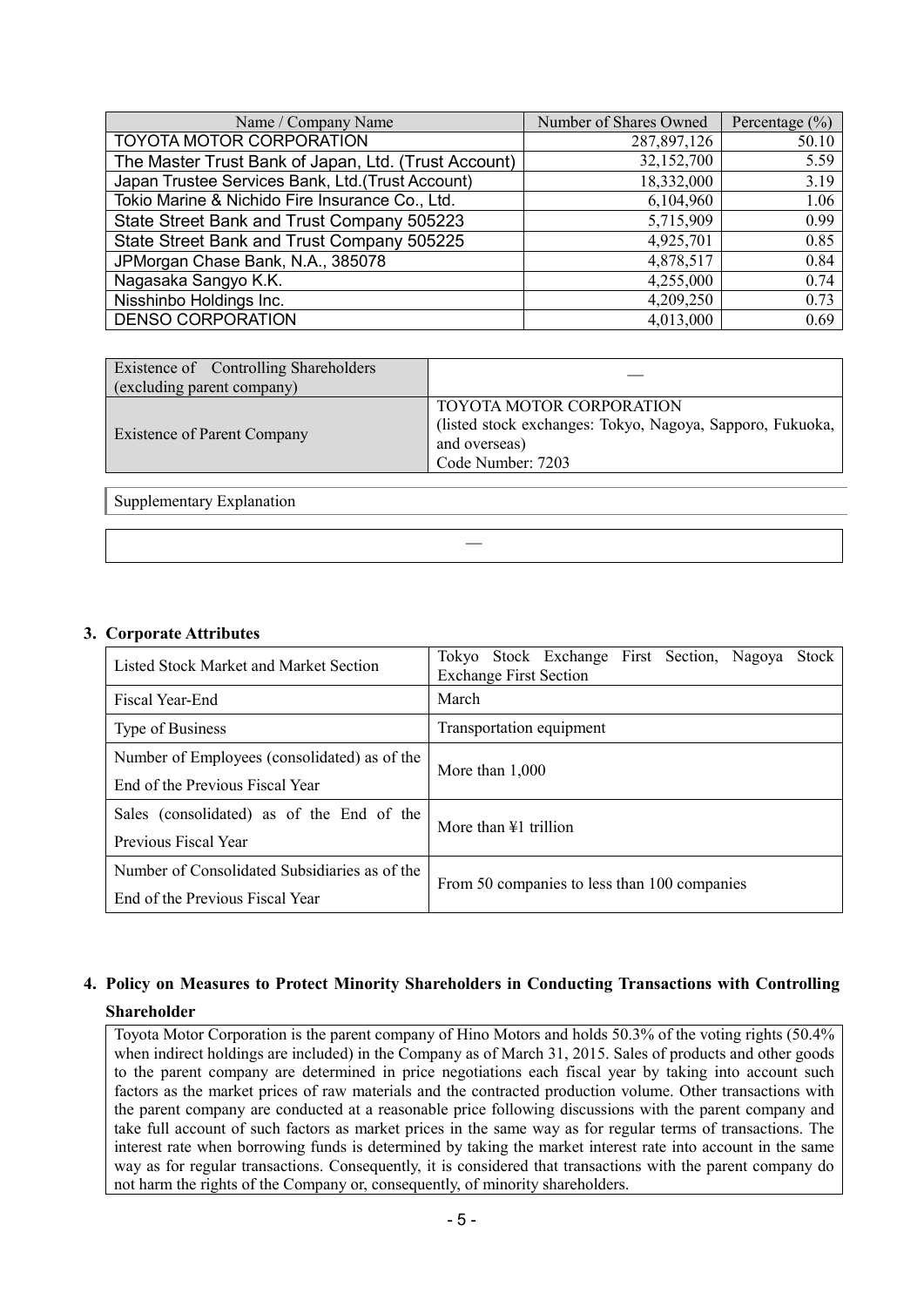#### **5. Other Special Circumstances which may have Material Impact on Corporate Governance**

In conducting business activities as a member of the Toyota Group, Hino Motors strives for collaboration and cooperation with Toyota Group companies to strengthen its management base. Meanwhile, the Company has the Hino Group's unique Hino brand business that includes trucks, buses and engines, which accounts for 69% of Company sales, and engages in independent product planning, research and development, procurement, production and sales activities. While complying with the policies of the Group overall as a member of the Toyota Group, Hino Motors has established its own corporate governance framework.

# **II. Business Management Organization and Other Corporate Governance Systems regarding Decision-making, Execution of Business, and Oversight in Management**

#### **1. Organizational Structures and Organizational Operations**

| <b>Organization Form</b> | Company with an Audit & Supervisory Board |
|--------------------------|-------------------------------------------|
|--------------------------|-------------------------------------------|

| <i></i>                                                                |                                                      |  |  |
|------------------------------------------------------------------------|------------------------------------------------------|--|--|
| Maximum Number of Directors Stipulated in<br>Articles of Incorporation | 15                                                   |  |  |
|                                                                        |                                                      |  |  |
| Term of Office Stipulated in Articles of                               | One year                                             |  |  |
| Incorporation                                                          |                                                      |  |  |
| Chairperson of the Board                                               | Chairman (except when President serves concurrently) |  |  |
| Number of Directors                                                    | 11                                                   |  |  |
| Appointment of Outside Directors                                       | Appointed                                            |  |  |
| Number of Outside Directors                                            | $\overline{2}$                                       |  |  |
| Number of Independent Directors                                        | 2                                                    |  |  |
|                                                                        |                                                      |  |  |

#### **[Directors]**

Outside Directors' Relationship with the Company (1)

|                    |                      | Relationship with the Company* |  |              |   |   |  |   |   |  |  |
|--------------------|----------------------|--------------------------------|--|--------------|---|---|--|---|---|--|--|
| Name               | Attribute            |                                |  | $\mathbf{c}$ | d | e |  | g | n |  |  |
| Toshitaka Hagiwara | From another company |                                |  |              |   |   |  |   |   |  |  |
| Motokazu Yoshida   | From another company |                                |  |              |   |   |  |   |   |  |  |

Categories for "Relationship with the Company"

- \* "○" when the director presently falls or has recently fallen under the category; " $\Delta$ " when the director fell under the category in the past
- \* "●" when a close relative of the director presently falls or has recently fallen under the category; "▲"when a close relative of the director fell under the category in the past
- a. Executive of the Company or its subsidiaries
- b. Non-executive director or executive of a parent company of the Company
- c. Executive of a fellow subsidiary company of the Company
- d. A party whose major client or supplier is the Company or an executive thereof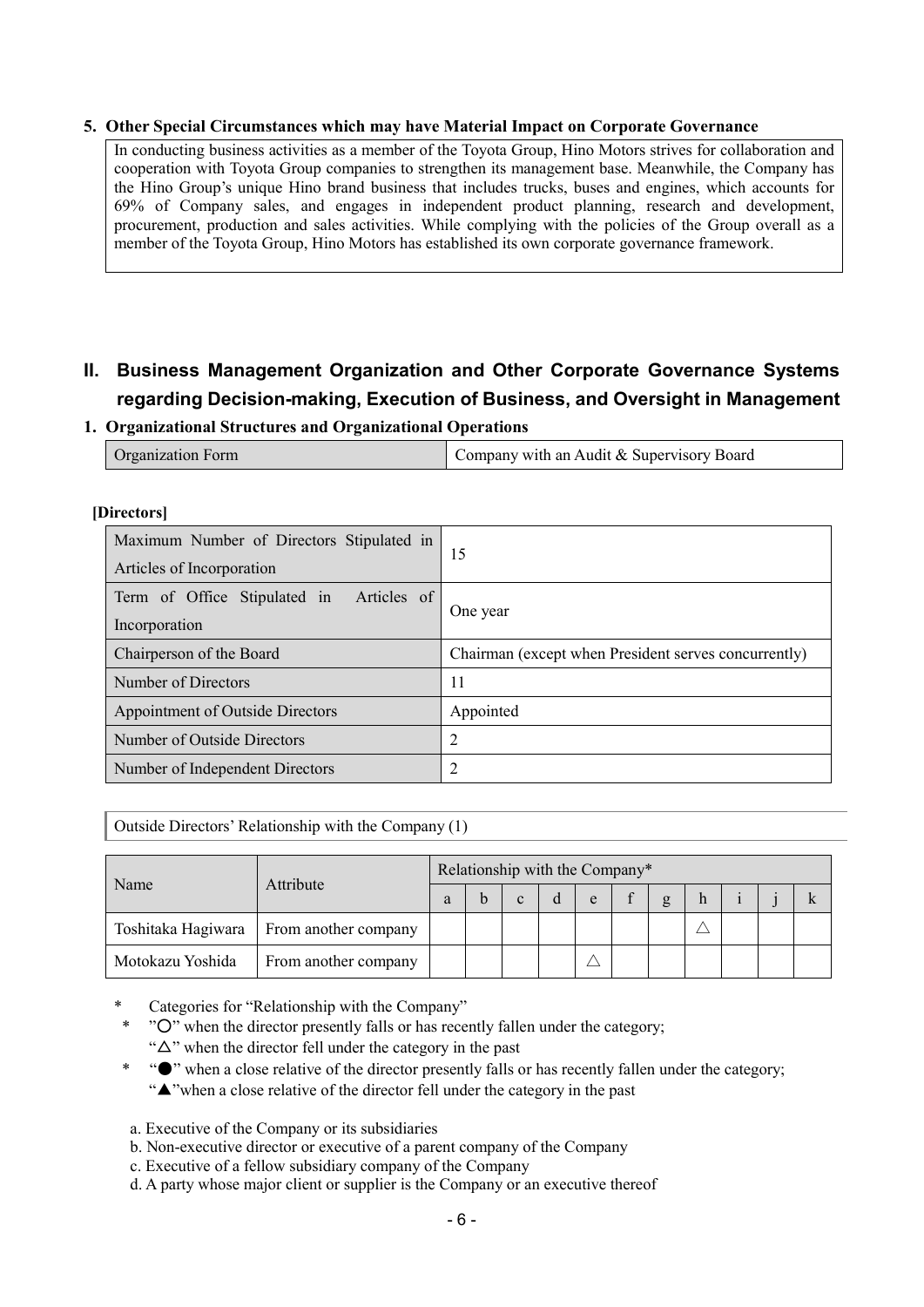e. Major client or supplier of the listed company or an executive thereof

- f. Consultant, accountant or legal professional who receives a large amount of monetary consideration or other property from the Company besides compensation as a director/*audit & supervisory board member*
- g. Major shareholder of the Company (or an executive of the said major shareholder if the shareholder is a legal entity)
- h. Executive of a client or supplier company of the Company (which does not correspond to any of d, e, or f) (the director himself/herself only)
- i. Executive of a company, between which and the Company outside directors/corporate auditors are mutually appointed (the director himself/herself only)
- j. Executive of a company or organization that receives a donation from the Company (the director himself/herself only)
- k. Others

| Outside Directors' Relationship with the Company (2) |                                           |                                                                                                                                                                                                                                                                                                                                                                                                                                                  |                                                                                                                                                                                                                                                                                                                                                                                                                                                                                                                                                                                                                                                                                                                                                                                                          |
|------------------------------------------------------|-------------------------------------------|--------------------------------------------------------------------------------------------------------------------------------------------------------------------------------------------------------------------------------------------------------------------------------------------------------------------------------------------------------------------------------------------------------------------------------------------------|----------------------------------------------------------------------------------------------------------------------------------------------------------------------------------------------------------------------------------------------------------------------------------------------------------------------------------------------------------------------------------------------------------------------------------------------------------------------------------------------------------------------------------------------------------------------------------------------------------------------------------------------------------------------------------------------------------------------------------------------------------------------------------------------------------|
| Name                                                 | Designation as<br>Independent<br>Director | Supplementary<br>Explanation of<br>the Relationship                                                                                                                                                                                                                                                                                                                                                                                              | Reasons of Appointment                                                                                                                                                                                                                                                                                                                                                                                                                                                                                                                                                                                                                                                                                                                                                                                   |
| Toshitaka Hagiwara                                   | $\bigcirc$                                | Hino Motors conducts<br>transactions<br>with<br>Komatsu Ltd. and the<br>Financial<br>Accounting<br>Foundation<br><b>Standards</b><br>where<br>Toshitaka<br>Hagiwara<br>previously<br>served as an executive<br>officer. However,<br>as<br>there is judged to be no<br>risk of an impact on the<br>judgements<br>of<br>shareholders<br>and<br>investors in light of the<br>size and nature of the<br>transactions, a summary<br>has been omitted. | order to<br>utilize<br>his extensive<br>In.<br>experience and deep<br>insight as a<br>management expert in the Company's<br>Hino<br>management.<br>Motors<br>has<br>designated Toshitaka Hagiwara as an<br>independent officer because there is no<br>risk of a conflict of interest with general<br>shareholders.                                                                                                                                                                                                                                                                                                                                                                                                                                                                                       |
| Motokazu Yoshida                                     | $\bigcirc$                                | Hino Motors conducts<br>important<br>transactions<br>with Mitsui & Co., Ltd.<br>where<br>Motokazu<br>Yoshida<br>previously<br>served as an executive<br>officer. Until April 2009,<br>Motokazu<br>Yoshida<br>served<br>variously<br>as<br>Executive Director and<br>Executive<br>Vice<br>President as well as<br>Executive Director and<br>Senior<br>Executive<br>Managing Officer<br>at<br>Mitsui & Co., Ltd.                                   | utilize<br>order to<br>his<br>extensive<br>In.<br>experience and deep insight as a<br>management expert in the Company's<br>management. Mitsui & Co., Ltd., the<br>company where Motokazu Yoshida<br>served previously, is one of Hino<br>Motors' main business partners but is<br>not one with a notable impact on the<br>Company's decision-making. Sales to<br>Mitsui & Co., Ltd. in the most recent<br>fiscal year were around 5% of Hino<br>Motors' consolidated net sales. It has<br>also been more than five years since<br>Motokazu Yoshida resigned from Mitsui<br>$\&$ Co., Ltd, and he is not currently<br>involved in the execution of that<br>company's business.<br>Based on the above, Hino Motors<br>has designated Motokazu Yoshida as an<br>independent officer as there is no risk of |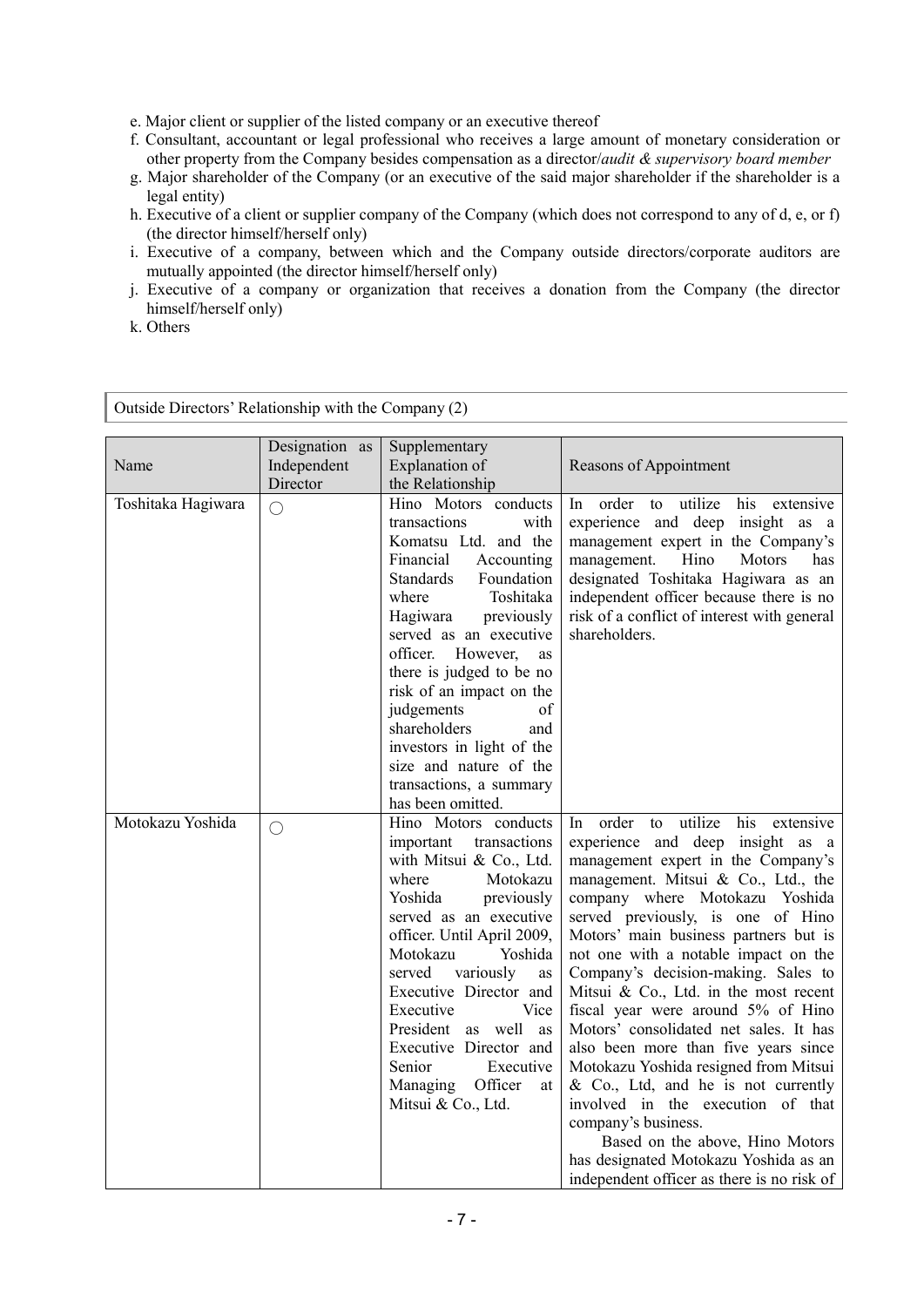|  | a conflict of interest with general<br>shareholders. |
|--|------------------------------------------------------|
|--|------------------------------------------------------|

| Voluntary Establishment of Committee(s)                  |  |
|----------------------------------------------------------|--|
| Corresponding to Nomination Committee or Not Established |  |
| <b>Remuneration Committee</b>                            |  |

#### **[Audit & Supervisory Board Members]**

| Establishment of Audit & Supervisory Board    | Established |
|-----------------------------------------------|-------------|
| Maximum Number of Audit & Supervisory         |             |
| Board Members Stipulated in Articles of 7     |             |
| Incorporation                                 |             |
| Number of Audit & Supervisory Board Members 5 |             |

Cooperation among Audit & Supervisory Board Members, Accounting Auditors and Internal Audit Departments

*Audit & Supervisory Board Members* receive regular reports on audit planning and the implementation and results of audits from the accounting auditors and exchange opinions in addition to striving for mutual cooperation which includes witnessing onsite audits at subsidiaries during the fiscal year. Audit & Supervisory Board Members also receive reports on audit planning and implementation of audits by the Internal Audit Division as well as holding meetings when required, again with mutual cooperation.

| Appointment of Outside Corporate Auditors                  | Appointed |
|------------------------------------------------------------|-----------|
| Number of Outside Corporate Auditors                       |           |
| Number of Independent Outside Corporate<br><b>Auditors</b> |           |

Outside Corporate Auditors' Relationship with the Company (1)

|                   |                      | Relationship with the Company* |  |  |   |   |  |   |   |  |  |  |   |
|-------------------|----------------------|--------------------------------|--|--|---|---|--|---|---|--|--|--|---|
| Name              | Attribute            |                                |  |  | d | e |  | g | h |  |  |  | m |
| Akio Tsujii       | From another company |                                |  |  |   |   |  |   |   |  |  |  |   |
| Keiko Kitamura    | Academic             |                                |  |  |   |   |  |   |   |  |  |  |   |
| Yoshiaki Kitahara | From another company |                                |  |  |   |   |  |   |   |  |  |  |   |

\* Categories for "Relationship with the Company"

\* "○" when the director presently falls or has recently fallen under the category;

" $\Delta$ " when the director fell under the category in the past

\* "●" when a close relative of the director presently falls or has recently fallen under the category;

"▲"when a close relative of the director fell under the category in the past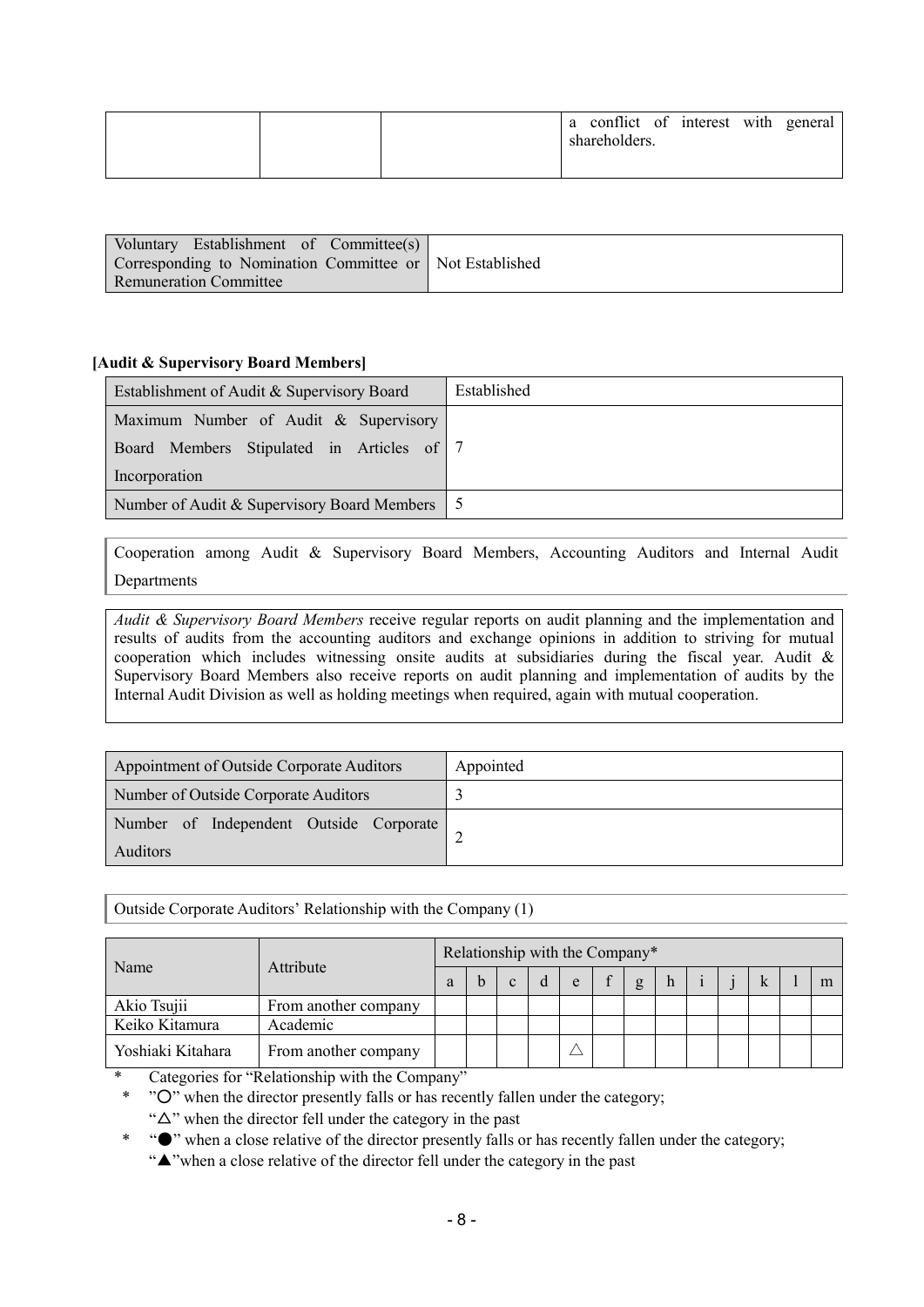- a. Executive of the Company or its subsidiary
- b. Non-executive director or accounting advisor of the Company or its subsidiaries
- c. Non-executive director or executive of a parent company of the Company
- d. Audit & supervisory board member of a parent company of the Company
- e. Executive of a fellow subsidiary company of the Company
- f. A party whose major client or supplier is the Company or an executive thereof
- g. Major client or supplier of the Company or an executive thereof
- h. Consultant, accountant or legal professional who receives a large amount of monetary consideration or other property from the Company besides compensation as an audit  $\&$  supervisory board member
- i. Major shareholder of the Company (or an executive of the said major shareholder if the shareholder is a legal entity)
- j. Executive of a client or supplier company of the Company (which does not correspond to any of f, g, or h) (the audit & supervisory board member himself/herself only)
- k. Executive of a company, between which and the Company outside directors/corporate auditors are mutually appointed (the audit & supervisory board member himself/herself only)
- l. Executive of a company or organization that receives a donation from the Company (the audit & supervisory board member himself/herself only)
- m. Others

| Name              | Designation as<br>Independent<br><i><b>Officer</b></i> | Supplementary<br>Explanation of<br>the Relationship                              | Reasons of Appointment                                                                                                                                                                                                                                                                               |
|-------------------|--------------------------------------------------------|----------------------------------------------------------------------------------|------------------------------------------------------------------------------------------------------------------------------------------------------------------------------------------------------------------------------------------------------------------------------------------------------|
| Akio Tsujii       | $(\ )$                                                 |                                                                                  | order<br>to reflect<br>his<br>In.<br>extensive<br>experience and deep<br>insight as a<br>in<br>auditing<br>management<br>expert<br>activities.<br>Hino Motors has designated Akio<br>Tsujii as an independent officer as there<br>is no risk of a conflict of interest with<br>general shareholders. |
| Keiko Kitamura    | $(\cdot)$                                              |                                                                                  | In order to reflect her academic<br>experience and deep insight into<br>and finance in auditing<br>accounting<br>activities.<br>Hino Motors has designated<br>Keiko Kitamura as an independent<br>officer as there is no risk of a conflict of<br>interest with general shareholders.                |
| Yoshiaki Kitahara |                                                        | Former executive of a<br>fellow<br>subsidiary<br>of<br>the<br>company<br>Company | In order to reflect his extensive<br>experience and deep<br>insight as a<br>management<br>auditing<br>expert<br>in<br>activities.                                                                                                                                                                    |

Outside Corporate Auditors' Relationship with the Company (2)

#### **[Independent Directors/Outside Corporate Auditors]**

|                    |  | Number of Independent Directors/Outside |  |
|--------------------|--|-----------------------------------------|--|
| Corporate Auditors |  |                                         |  |

Matters relating to Independent Directors/Outside Corporate Auditors

Based on the requirements for outside directors and outside corporate auditors stipulated in Japan's Companies Act and the standards for independence set out by financial instruments exchanges, Hino Motors requires independent officers to have extensive experience and broad insight as a manager or knowledge in a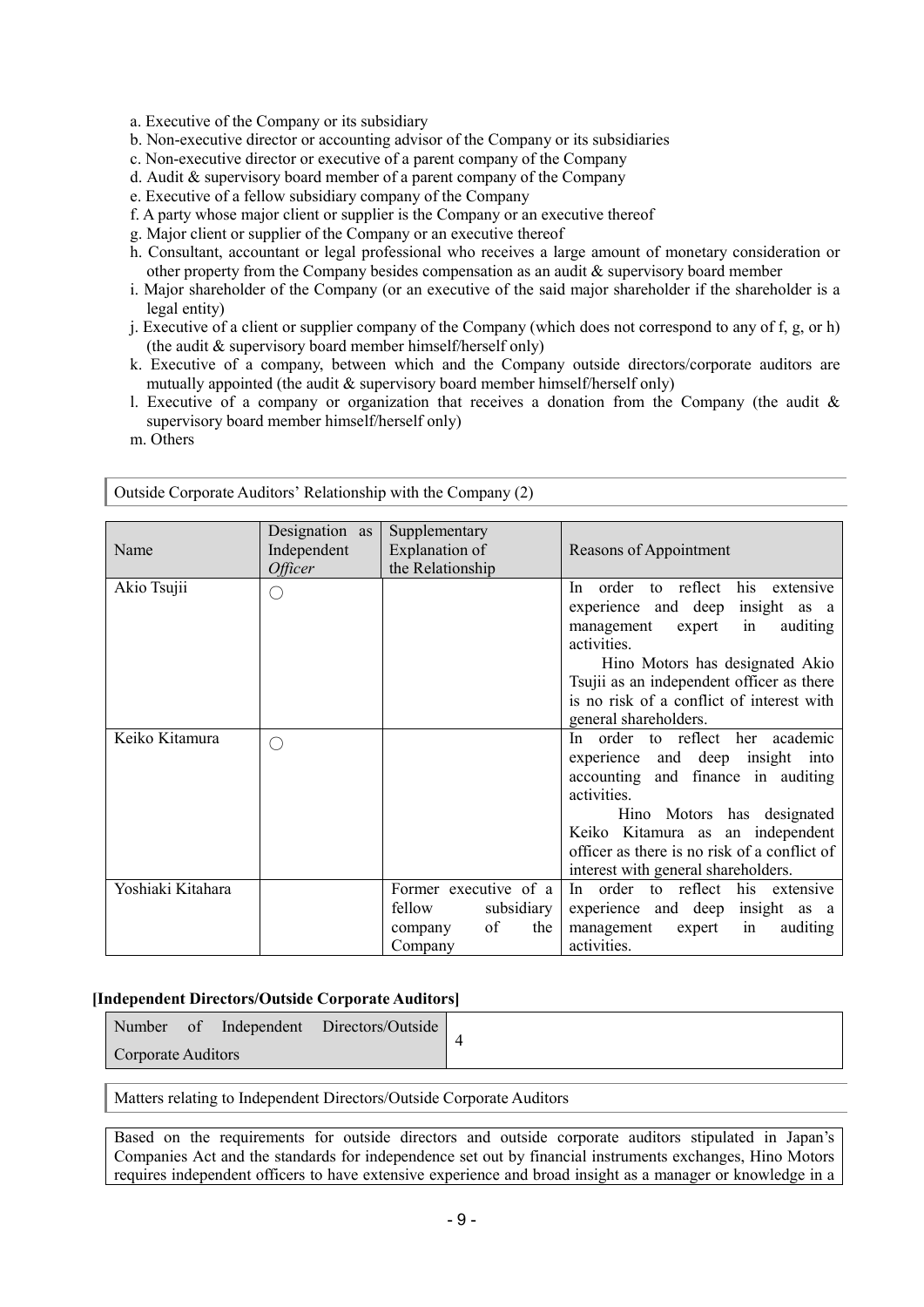specialized field such as accounting and to be capable of fulfilling proper supervisory and monitoring functions for the Company's management.

 Hino Motors has designated as independent officers all of the outside officers who qualify as independent officers.

### **[Incentives]**

Incentive Policies for Directors Stock Options

Supplementary Explanation

Stock options at Hino Motors were granted up until August 2011 with the objective of increasing corporate value by further enhancing motivation and morale among the directors and employees to improve business performance and improving international competitiveness and profitability.

Recipients of Stock Options Inside Directors / Employee / Other

Supplementary Explanation

"Employees" corresponds to senior general manager and general manager grade employees, and "others" corresponds to managing officers, for whom exercise rights for stock options granted in August 2011 have not expired.

#### **[Director Remuneration]**

Disclosure of Individual Directors' Remuneration | Partial individual disclosure only

Supplementary Explanation

Hino Motors discloses individual directors' remuneration for persons with more than ¥100,000,000 in total consolidated remuneration in its Securities Report. The Securities Report is published on the Electronic Disclosure for Investors' NETwork (EDINET) run by the Financial Services Network, and the Business Report is published on the Company's website.

| Policy on Determining Remuneration Amounts | Established |
|--------------------------------------------|-------------|
| and Calculation Methods                    |             |

Disclosure of Policy on Determining Remuneration Amounts and Calculation Methods

The policy and procedure for determining the remuneration of directors at Hino Motors is as below.

<Policy>

Remuneration of directors is composed of monthly remuneration and bonuses.

Remuneration is structured to ensure it is linked to corporate performance and to reflect responsibilities and results.

Monthly remuneration reflects responsibilities. Bonuses are determined based on consolidated operating income for each fiscal year with comprehensive consideration given to such factors as dividends to shareholders, the level of bonuses for employees, medium and long term business performance, the past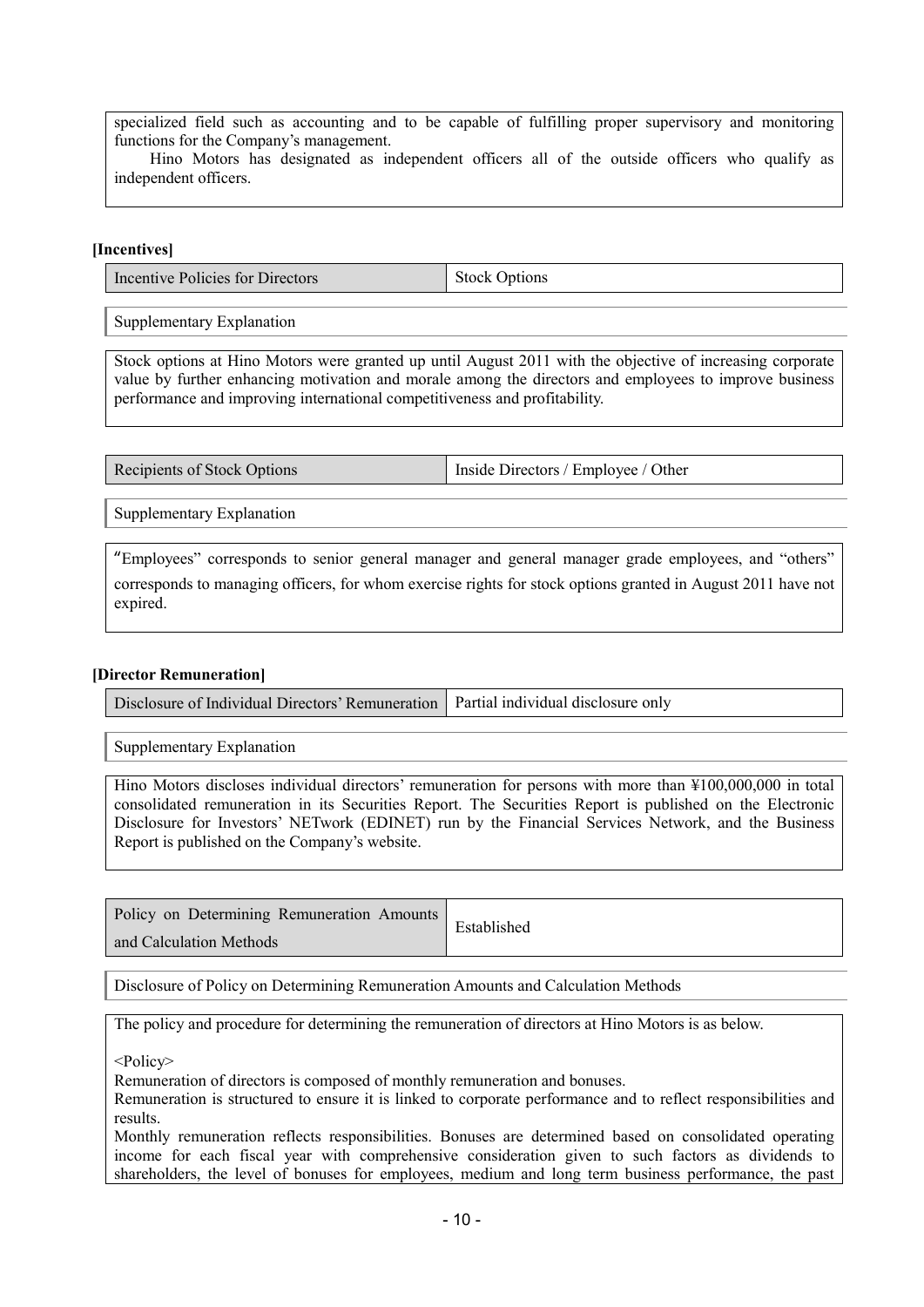payment record, and trends at other companies.

Hino Motors does not pay bonuses to outside directors and outside corporate auditors in view of their responsibility for supervising and monitoring management from an independent viewpoint.

<Procedure>

Monthly remuneration is determined within the limit of the ceiling for total remuneration (directors: ¥60 million monthly, audit & supervisory board members: ¥15 million monthly) determined by resolution of the Annual General Shareholder Meeting

The amount of remuneration for each director is determined by the representative director delegated by the Board of Directors based on the criteria stipulated by the Company. The amount of remuneration for each audit & supervisory board member is determined in consultation with the audit & supervisory board. For bonuses, the total amount of bonuses to be paid to directors is first approved by resolution of the General Shareholder Meeting , and the representative director delegated by the Board of Directors determines the amount of bonus for each director.

#### **[Supporting System for Outside Directors and Outside Corporate Auditors]**

In addition to providing forums for information exchange between outside officers (directors and corporate auditors) and the representative directors, Hino Motors provides information on important matters, including prior explanations of proposals submitted to the Board of Directors. Moreover, the Corporate Planning Div. and the General Administration Div. are in charge of in-house liaison and coordination for outside directors while a number of dedicated staffs have been assigned to assist the activities of the outside corporate auditors. The Company has also created forums for regular reports from the accounting auditors to the outside corporate auditors.

# **2.Matters on Functions of Business Execution, Auditing, Oversight, Nomination and Remuneration**

#### **Decisions (Overview of Current Corporate Governance System)**

1) Overview of Current System (please read in conjunction with corporate governance at Hino Motors (schematic diagram) on the last page of this document)

Hino Motors is a company that employs an audit & supervisory board and has established a Board of Directors, audit & supervisory board members, an audit & supervisory board and an accounting auditor. The Company's Board of Directors is composed of 11 directors (the number as of the date of submission of this document including two outside directors as defined by Japan's Companies Act. The Company's Articles of Incorporation stipulate a maximum number of 15). The Board of Directors makes decisions on important matters of business execution and supervises the execution of duties by the directors. The Company also employs a system of senior managing officers and managing officers with the aim of streamlining the Board of Directors and flexible execution of business.

The Company has also established a Management Committee made up of full-time directors and audit  $\&$ supervisory board members to deliberate on the management policies and strategies of the Company and to report information that is important for management.

Hino Motors' audit & supervisory board comprises five audit & supervisory board members (the number as of the date of submission of this document including three outside corporate auditors; the Company's Articles of Incorporation stipulate a maximum number of seven). Conforming to the standards for audits by the audit  $\&$ supervisory board members stipulated by the audit  $\&$  supervisory board, the audit  $\&$  supervisory board members communicate with the directors, the Internal Audit Department, and other employees and work to gather information and establish the audit environment in accordance with the Company's audit policy and planning. They also audit the status of Company operations and assets by attending meetings of the Board of Directors and other important meetings, hearing about the execution of duties from the directors and other employees, viewing important approval documents, visiting each business site, visiting subsidiaries and investigating their conditions of property, and supervise the execution of duties by the directors. The audit  $\&$ supervisory board members monitor the maintenance of independence and performance of proper auditing by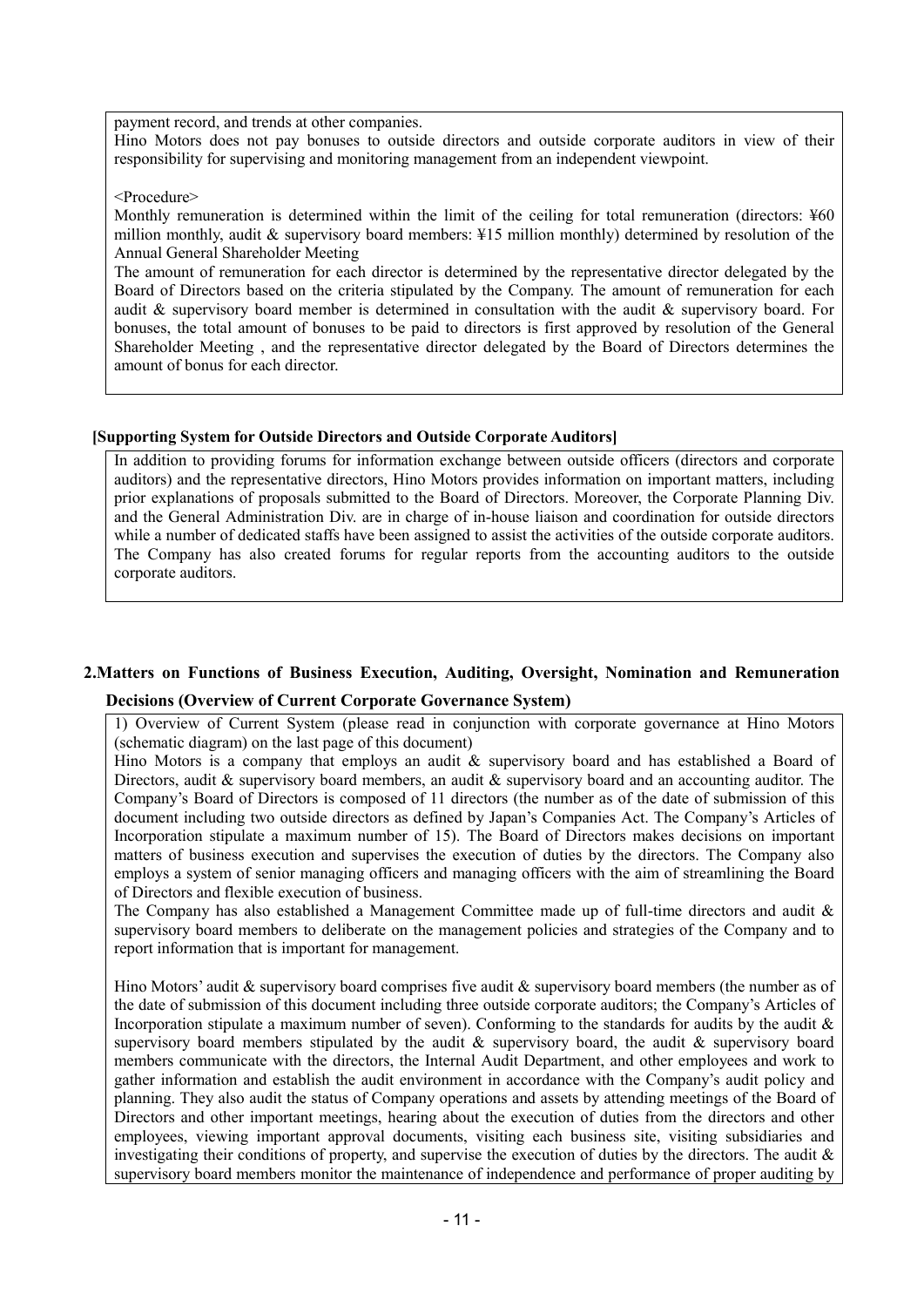the accounting auditors in addition to receiving reports on the execution of the duties from the accounting auditors, exchanging opinions and reviewing the Business Report, financial statements and supplementary statements, and the consolidated financial statements.

## 2) Outside Directors and Outside Corporate Auditors

To oversee the execution of duties by the directors, Hino Motors has appointed two outside directors, both of whom are independent officers, as provided for in Japan's Companies Act. The outside directors are expected to contribute to transparent, fair, swift and resolute decision-making by playing a management oversight role for important decision-making by the Board of Directors in particular.

To monitor the execution of duties by the directors, Hino Motors has also appointed three outside corporate auditors, two of whom are independent officers, as provided for in Japan's Companies Act. The Company considers that there is an adequate management monitoring function to oversee the appropriateness and legality of management through the implementation of objective audits in partnership with the two full-time audit & supervisory board members.

# 3) Agreements to Limit Liability

With regard to the liability specified in paragraph 1, Article 423 of the Companies Act, Hino Motors has concluded agreements with the directors (excludes executive directors) and the outside corporate auditors to limit liability to the amount specified in paragraph 1, Article 425 of the Act when there has been good faith and no gross negligence in the performance of duties.

### 4) Internal Control, etc.

The internal control system at Hino Motors is based on the management oversight by the Board of Directors described above in addition to decision-making that follows comprehensive reviews by the Board of Directors, the Management Committee and a variety of other inter-organizational meetings. In line with Japan's Companies Act, Hino Motors has adopted the Basic Policy on Establishing a System to Ensure the Appropriateness of Business Operations of the Company.

Moreover, Hino Motors has established the "Compliance and Risk Management Committee" (the name of which as of the date of submission of this document) composed of the senior managing officers and the managing officers with responsibility for each function in addition to the full-time directors and audit & supervisory board members in order to consolidate corporate ethics and thoroughly enforce compliance. The Compliance and Risk Management Committee deliberates on important issues related to corporate ethics, compliance and risk management and countermeasures for them.

Hino Motors has also established the "Hino Compliance Whistle Blowing Hot Line (the name of which as of the date of submission of this document), a service for employees operated by attorneys-at-law outside the Company, and strives to identify important information concerning compliance. The Company has been establishing internal regulations that provide for prevention of risks and initial measures upon occurrence of risks. Moreover, for the areas which require individual and specific control, risk management and compliance, the Company is endeavoring to strengthen specific control activities and risk management through various activities that include the "Hino Safety, Health and Disaster Prevention Committee", the "Hino Environment Committee", and the "Hino Export Transaction Control Committee" (all names of which are as of the date of submission of this document), in addition to internal control activities as core operations for each responsible department.

# **3. Reasons for Adoption of Current Corporate Governance System**

Hino Motors has appointed two outside directors, both of whom are independent officers, to the Board of Directors, establishing a system for transparent, fair, swift and resolute decision-making in its management. Moreover, in order to monitor the appropriateness and legality of management, objective audits are performed by the three outside corporate auditors, two of whom are independent officers, as provided for by Japan's Companies Act in addition to the two full-time audit & supervisory board members providing a function for monitoring the Board of Directors.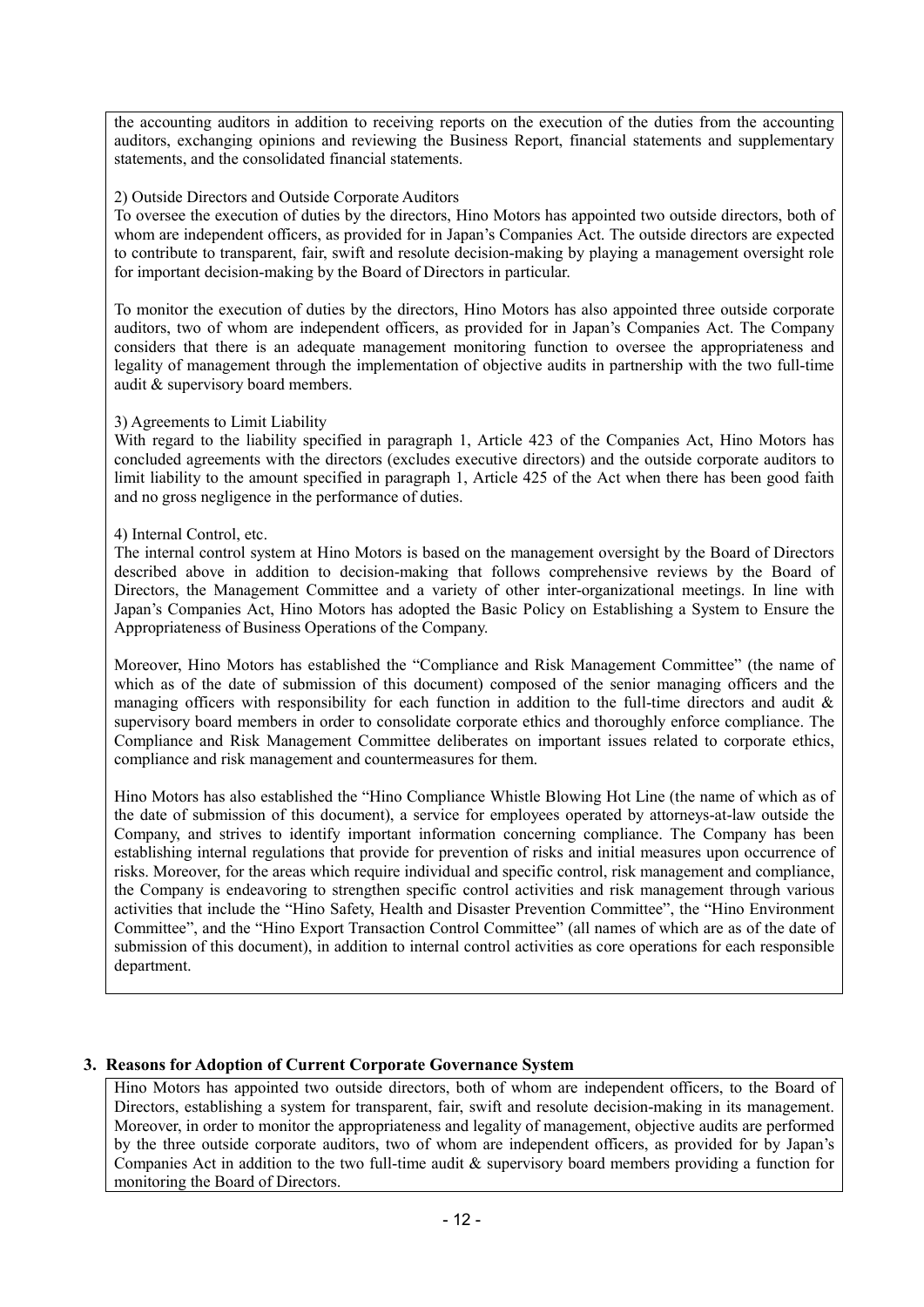# **III. Implementation of Measures for Shareholders and Other Stakeholders**

# **1. Approach toward the Vitalization of the General Shareholders' Meeting and the Facilitation of**

## **Exercise of Voting Rights**

|                                                                                                                                                                                          | Supplementary Explanations                                                                                                                                                                                                                                                                       |
|------------------------------------------------------------------------------------------------------------------------------------------------------------------------------------------|--------------------------------------------------------------------------------------------------------------------------------------------------------------------------------------------------------------------------------------------------------------------------------------------------|
| of<br>Scheduling<br>General<br>Shareholders'<br>Meeting<br>avoiding the date on which<br>General<br>Shareholders'<br>Meeting of companies are<br>concentrated                            | Hino Motors convenes General Shareholders' Meeting avoiding the date on<br>which General Shareholders' Meeting of companies are most and second<br>most concentrated on.                                                                                                                         |
| Exercise of voting rights by<br>electronic means                                                                                                                                         | Hino Motors enables shareholders to exercise voting rights on the Internet.                                                                                                                                                                                                                      |
| <b>Measures</b><br>aimed<br>at<br>participation in<br>electronic<br>voting platforms and other<br>improvements<br>in<br>voting<br>environments geared towards<br>institutional investors | Hino Motors participates in an electronic voting platform for institutional<br>investors operated by ICJ Corporation.                                                                                                                                                                            |
| Provision<br>of<br>summary<br>English-language convocation<br>notices                                                                                                                    | Hino Motors creates English-language convocation notices (summary)<br>and makes them available on both its corporate website and within<br>electronic voting platform for institutional investors.                                                                                               |
| Others                                                                                                                                                                                   | Hino Motors posts the date and agenda for General Shareholders' Meeting<br>on its website as soon as they are decided. Moreover, the Company posts the<br>convocation notices for General Shareholders' Meeting as well as the<br>notices of resolutions on its website before the mailing date. |

# **2. IR Activities**

|                                                                                 | <b>Supplementary Explanations</b>                                                                                                                                                                                                                                                | Explanation by the |
|---------------------------------------------------------------------------------|----------------------------------------------------------------------------------------------------------------------------------------------------------------------------------------------------------------------------------------------------------------------------------|--------------------|
|                                                                                 |                                                                                                                                                                                                                                                                                  | representative     |
|                                                                                 |                                                                                                                                                                                                                                                                                  | himself/herself    |
| Regular Investor Briefings for<br>Analysts<br>Institutional<br>and<br>Investors | In addition to holding briefings on financial results<br>four times a year, including quarterly financial results,<br>Hino Motors holds corporate briefings and tours of its<br>facilities as it deems fit.                                                                      | Yes                |
| Posting of IR Materials on<br>Website                                           | Hino Motors has established an IR section on its<br>website where it posts useful IR-related information<br>such as summaries of financial results and convocation<br>notices for AGMs in a timely and appropriate manner.<br>(http://www.hino-global.com/for investors/index.ht |                    |
|                                                                                 | ml)                                                                                                                                                                                                                                                                              |                    |
| Establishment of Department<br>and/or Manager in Charge of<br>IR.               | Hino Motors has assigned IR managers in<br>the<br>Corporate Communications Department of<br>the<br>Corporate Planning Div., the Finance $\&$ Accounting<br>Div., and the General Administration Div                                                                              |                    |

# **3. Measures to Ensure Due Respect for Stakeholders**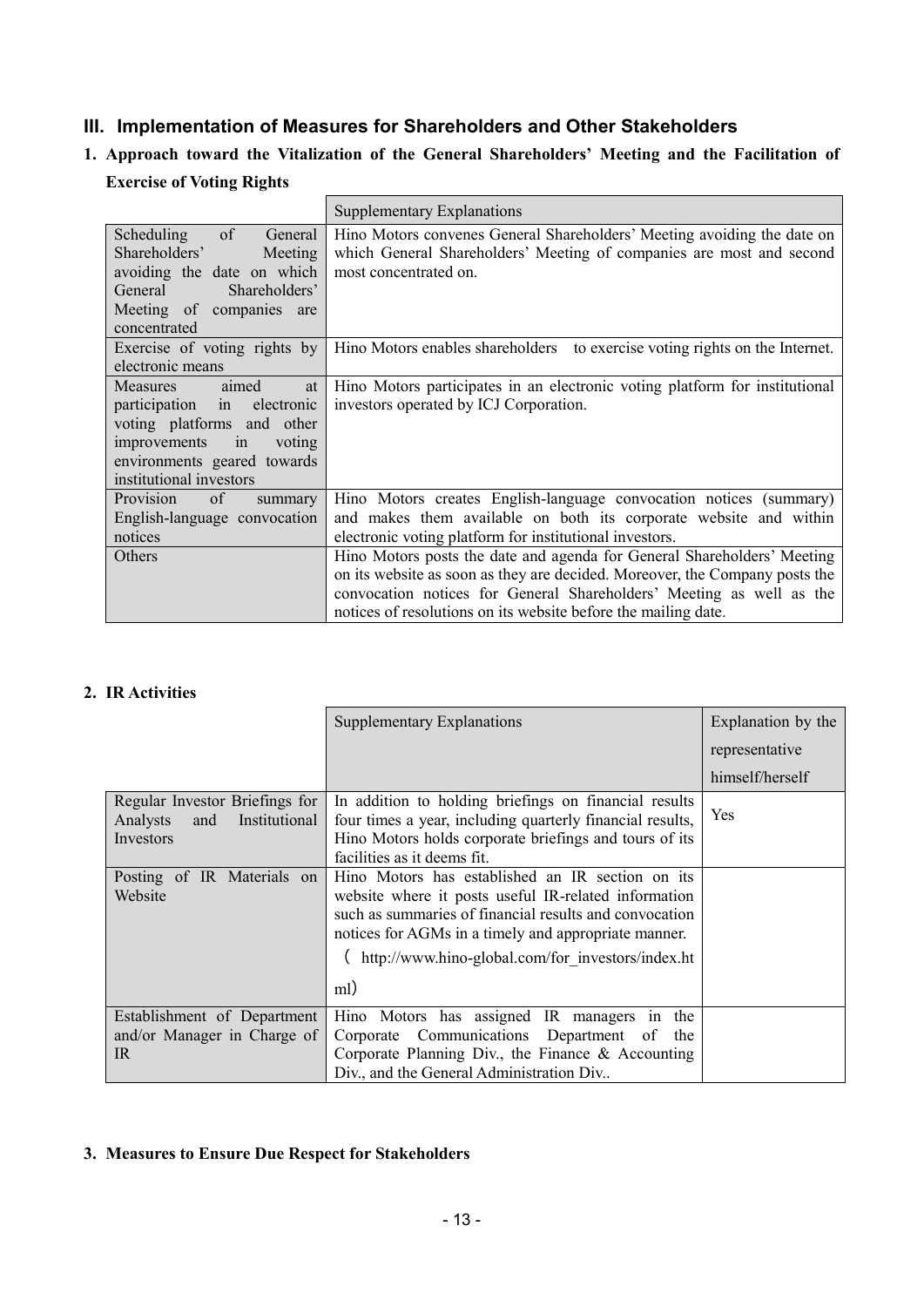|                                      | <b>Supplementary Explanations</b>                                                                                                                           |
|--------------------------------------|-------------------------------------------------------------------------------------------------------------------------------------------------------------|
| Stipulation of Internal Rules        | The Company has set forth its CSR Charter within the Hino Credo to                                                                                          |
| for Respecting the Position of       | provide a statement to its stakeholders.                                                                                                                    |
| Stakeholders                         |                                                                                                                                                             |
| Implementation of                    | Hino Motors promotes CSR activities in a broad range of fields including                                                                                    |
| <b>Environmental Activities, CSR</b> | environmental conservation, social contribution activities and compliance to                                                                                |
| Activities etc.                      | fulfill the trust and expectations of stakeholders. The main activities are                                                                                 |
|                                      | featured in the CSR Report.                                                                                                                                 |
|                                      | http://www.hino-global.com/csr/index.html                                                                                                                   |
|                                      | In particular, in the area of environmental conservation activities, the                                                                                    |
|                                      | Company set up the Hino Green Fund (HGF) in 1991 to assist a variety of                                                                                     |
|                                      | enterprises related to afforestation and nature conservation.                                                                                               |
| of policies<br>Establishment         | Hino Motors has established the "Hino Code of Conduct" based on the                                                                                         |
| disclosure<br>concerning<br>of       | aforementioned Hino Credo, and the Company's policy on the appropriate                                                                                      |
| information to stakeholders          | disclosure of information is provided within the Code.                                                                                                      |
| Other                                | In order to continue providing high value added goods and services that                                                                                     |
|                                      | contribute to society, Hino Motors believes that it is important for diverse                                                                                |
|                                      | human resources to reach their full potential. As part of the Company's                                                                                     |
|                                      | initiatives to promote diversity, Hino Motors has set the goal of tripling the<br>number of its female managers by 2020 from the current level of 19 (as of |
|                                      | November 2014) in order to help female employees attain greater success in                                                                                  |
|                                      | their careers. To achieve this goal, Hino Motors intends to continue to                                                                                     |
|                                      | expand its previous childcare support systems while focusing on the                                                                                         |
|                                      | following initiatives.                                                                                                                                      |
|                                      | 1) Increase the female hiring rate for new college graduates and year-round                                                                                 |
|                                      | recruits                                                                                                                                                    |
|                                      | 2) Conduct career-track training for female employees and training on                                                                                       |
|                                      | diversity for managers                                                                                                                                      |
|                                      | 3) Adopt flextime work systems and other measures that make workplaces                                                                                      |
|                                      | easier to work in for everyone                                                                                                                              |
|                                      |                                                                                                                                                             |

# **IV. Matters Related to the Internal Control System**

#### **1. Basic Views on Internal Control System and the Progress of System Development**

Hino Motors has promoted the development of its internal control environment in order to enhance and strengthen corporate governance. The internal control system at Hino Motors is based on the oversight of audits by the audit & supervisory board and management by the Board of Directors described above in addition to decision-making that follows comprehensive reviews by the Board of Directors, the Management Committee and a variety of other inter-organizational meetings. The Basic Policy on Establishing a System to Ensure the Appropriateness of Business Operations of the Company has been adopted as follows by the Board of Directors.

1. System to Ensure that the Execution of Duties by Directors Complies with Laws and Regulations and the Articles of Incorporation

1) Hino Motors ensures that the directors act in compliance with laws, regulations and the Articles of Incorporation of the Company in forums such as training for officers.

2) In the execution of business, decisions are made following comprehensive review by the Board of Directors and a variety of inter-organizational meetings. Moreover, matters are referred appropriately in accordance with the regulations stipulating the matters to be submitted to these meetings.

3) Important issues and countermeasures related to corporate ethics, compliance, and risk management are properly deliberated on by the Compliance and Risk Management Committee. In addition, a variety of inter-organizational meetings deliberate on and determine the identification of risk in each function and the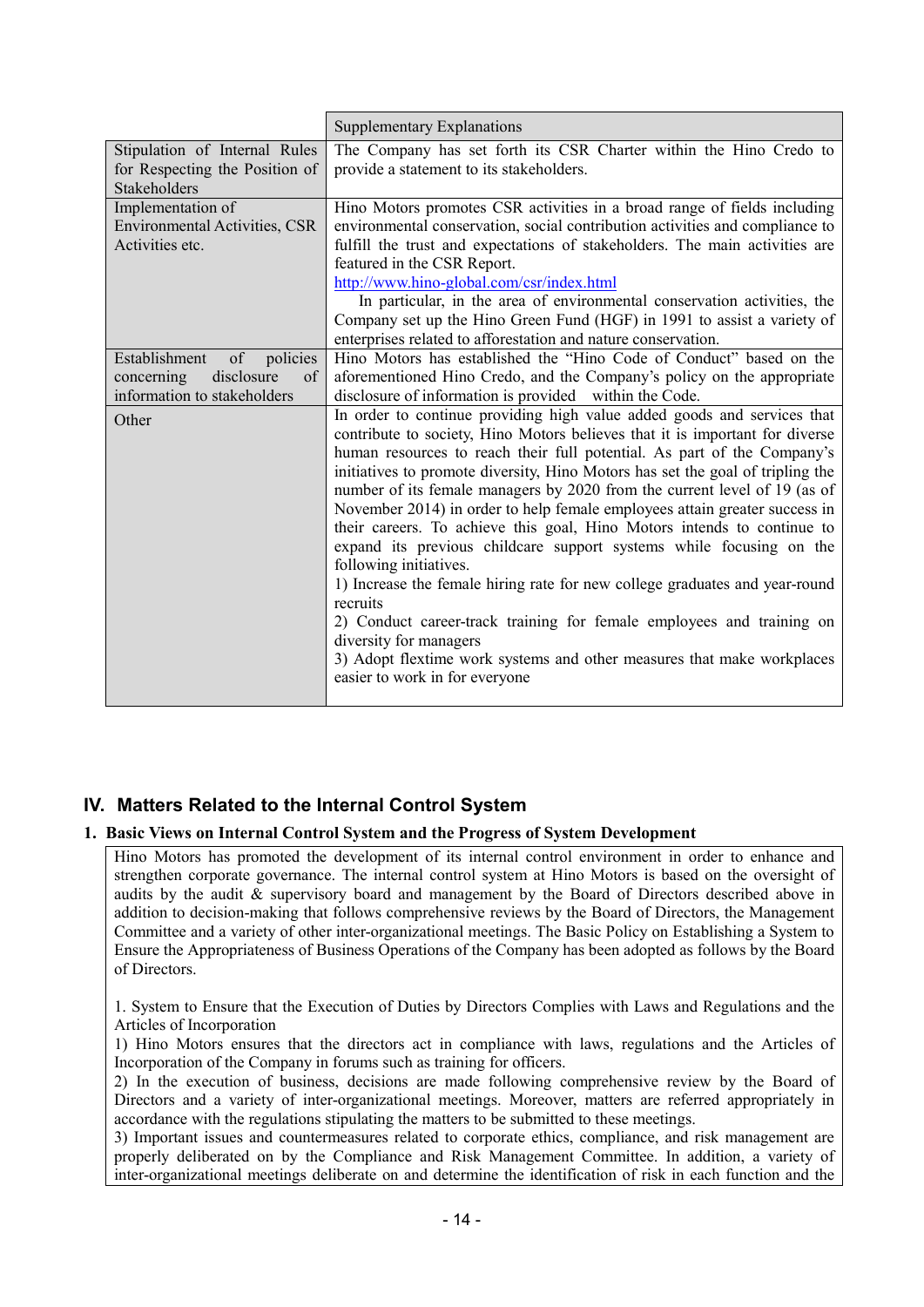policy and framework for countermeasures.

2. System Regarding Storage and Management of Information on Execution of Duties by the Directors Hino Motors ensures the appropriate storage and management of information on the execution of duties by the directors by each department in charge based on the relevant rules, laws and regulations.

3. Rules for Management of Risk of Loss and Other Systems

1) In addition to the proper management of funds through the budget system, operations and the implementation of the budget are carried out based on the authority and responsibility specified under the approval system. Important matters are referred appropriately in accordance with the regulations stipulating the criteria for submission to the Board of Directors and a variety of meetings.

2) Hino Motors strives to ensure proper financial reporting, including the documentation of the flow of funds and the management system. The Company also ensures the timely and appropriate disclosure of information in accordance with the relevant laws and regulations.

3) When necessary, each department builds systems to liaise with each region concerning risk including such areas as safety, quality, and the environment as well as compliance in addition to providing management by establishing rules or creating and distributing manuals.

4) In preparation for events such as disasters, Hino Motors prepares manuals and conducts training in addition to taking measures to diversify and take out insurance coverage when necessary.

4. System to Ensure Efficient Execution of Duties by Directors

1) Based on the medium to long-term management policy and the Company's policy each fiscal year, Hino Motors gives concrete shape to its policies at each level of the organization, engaging in consistent policy management.

2) The Board of Directors and the directors lead and supervise the senior managing officers and managing officers based on management policy while collaborating with the executive officers from a management perspective. At the same time, they delegate executive authority in each department to the senior managing officers and managing officers to carry out flexible decision-making.

5. System to Ensure that Execution of Duties by Employees Complies with Laws, Regulations, and the Articles of Incorporation of the Company

1) In addition to clarifying the duties of each organization, Hino Motors maintains the foundation for achieving continuous improvement.

2) Hino Motors constantly reviews the framework for legal compliance and risk management to ensure effectiveness. Therefore, each department carries out inspections and verification, including reporting to the Compliance and Risk Management Committee.

3) Hino Motors endeavors to find out information on legal compliance and corporate ethics resolve problems and questions related to compliance promptly through the HINO Compliance Consultation Service.

6. System to Ensure Appropriate Operations in Corporate Group Composed of the Joint Stock Company as well as its Parent Company and Subsidiaries

Hino Motors has extended the Hino Credo and Hino Code of Conduct, which are based on The Toyota Code of Conduct and the Guiding Principles at Toyota of the parent company Toyota Motor Corporation, to its subsidiaries as a common code of conduct for the Group in its endeavors to create an environment to properly ensure the soundness of Group operations. The Company also works to disseminate the Hino Credo and the Hino Code of Conduct through human interaction.

1) Important Matters for Group Management Deliberated by the Board of Directors of Hino Motors

Hino Motors has established the Management Regulations for Affiliated Companies and related regulations as a framework for reporting to the joint stock company on matters related to the execution of duties by the directors of subsidiaries, and the department at Hino Motors with responsibility for subsidiaries verifies the appropriateness and legality of operations at subsidiaries through information exchange on a regular basis and when needed.

2) Rules for Management of Risk of Loss at Subsidiaries and Other Systems

Hino Motors has established risk management systems at its subsidiaries based on risk management regulations at the Company. After the department at Hino Motors with responsibility for subsidiaries collects and evaluates risk information, the department in charge promptly reviews the countermeasures for major risks and the situation is deliberated on by the appropriate meeting at Hino Motors.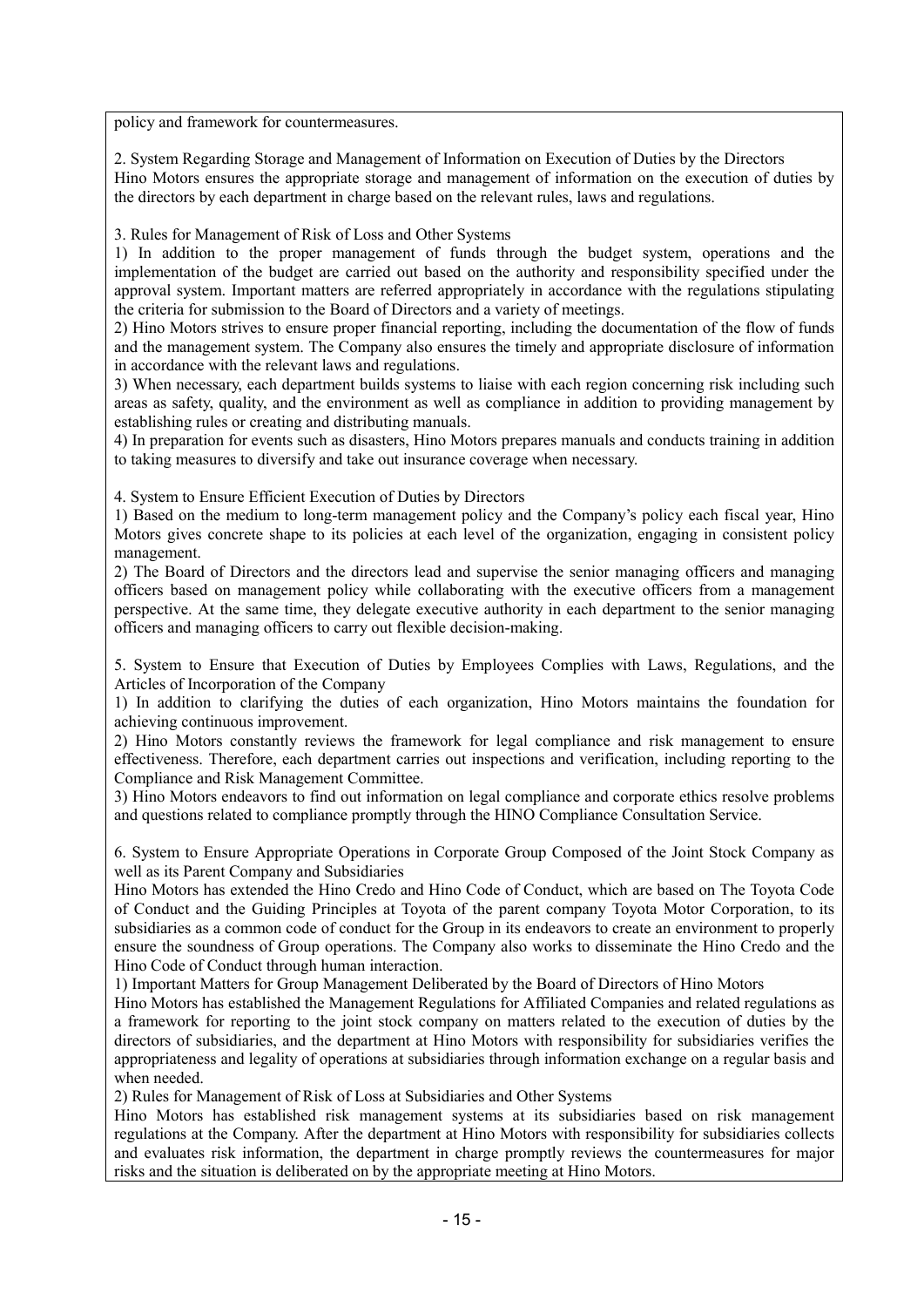3) System to Ensure Efficient Execution of Duties by Directors of Subsidiaries

Hino Motors has the directors of subsidiaries produce management policies and annual business plans and requires regular reports. In addition, the Company has established in-house rules on areas such as provisions for authority and the division of duties based on the Management Regulations for Affiliated Companies and seeks to ensure that authority is delegated appropriately and duties are performed efficiently based on these rules.

4) System to Ensure that Execution of Duties by Directors and Employees of Subsidiaries Complies with Laws, Regulations, and the Articles of Incorporation of the Company

Hino Motors requires its subsidiaries to create a compliance system and to establish an internal reporting service. In addition, Hino Motors has established an outside reporting service for subsidiaries in Japan. The Company conducts regular inspections including a variety of audits on the state of compliance at its subsidiaries, which are reported to the Compliance and Risk Management Committee. Hino Motors provides support including the holding of training seminars and other events as appropriate for compliance staff at its subsidiaries.

7. System for Support Staff where Required by Audit & Supervisory Board Members, Independence of Support Staff from Directors, and System for Ensuring the Effectiveness of Instructions from Audit & Supervisory Board Members to Support Staff

Hino Motors assigns the appropriate number of staff to support the duties of audit  $\&$  supervisory board members. These personnel are approved in advance by the audit  $\&$  supervisory board or the full-time audit  $\&$ supervisory board members designated by the audit & supervisory board.

8. System for Reporting to the audit & supervisory board members and System for Ensuring that Persons Making Such Reports Do Not Receive Adverse Treatment as a Result

1) Directors report properly on the execution of the main operations to the audit & supervisory board members as appropriate through the department in charge. In addition, they report immediately to the audit  $\&$ supervisory board members when they discover facts likely to cause significant damage to the Company or its subsidiaries.

2) The directors, senior managing officers, managing officers, and other employees report on business to the audit & supervisory board members regularly and as required on the request of the audit & supervisory board members.

3) The directors, senior managing officers, managing officers, and other employees, or the directors, audit & supervisory board members or employees of subsidiaries report on business of the subsidiary regularly and as required on the request of the audit & supervisory board members.

4) Hino Motors has established provisions that stipulate a person who makes a report to the audit & supervisory board members shall not receive adverse treatment by reason of having made the said report, and makes these provisions well known to the directors, senior managing officers, managing officers and other employees.

9. Policies on Handling of Expenses and Liabilities from the Execution of Duties by Audit & Supervisory Board Members

With regard to the expenses required for the execution of the duties of the audit & supervisory board members, Hino Motors makes budgetary provision for the amount considered necessary by the audit  $\&$ supervisory board members. The Company also pays the expenses required for reasons that cannot be anticipated when making budgetary provisions.

10. Other Systems for Ensuring that Audits by Audit & Supervisory Board Members are Conducted Effectively

In addition to having audit & supervisory board members attend the main meetings of officers, Hino Motors ensures there are opportunities for audit & supervisory board members to view important documents and exchange information with accounting auditors regularly and as necessary.

# **2. Basic Policy and Preparation towards the Elimination Antisocial Forces**

Hino Motors stipulates the following in the Hino Code of Conduct, which officers and employees practice in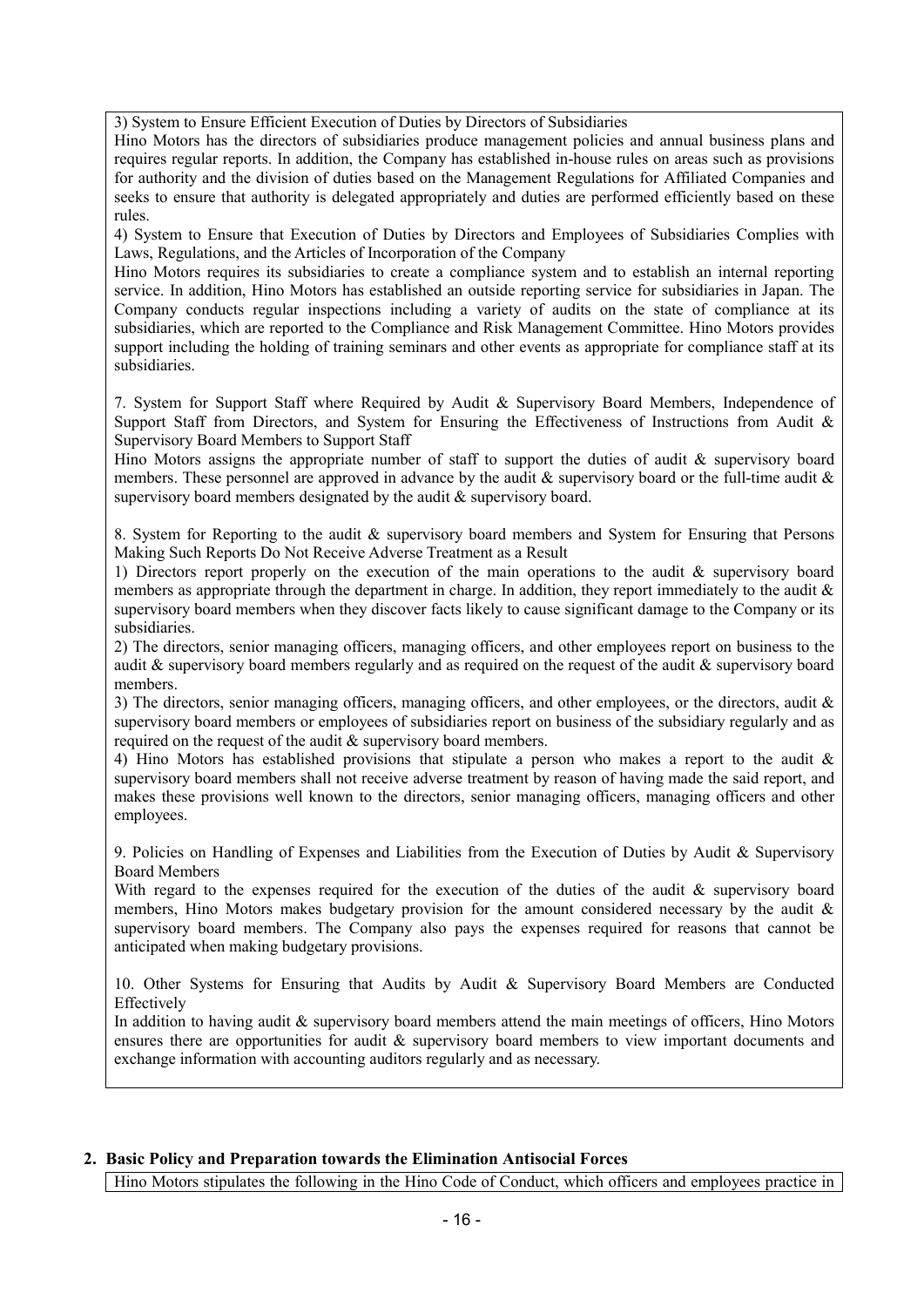#### daily corporate activities.

[Standing Firmly Against Organized Crime] (Text from the Hino Code of Conduct below)

As an organization, we firmly oppose all undue claims, organized violence and criminal activities conducted by antisocial forces ("Criminal activities").

If any of us is ever confronted with the "Criminal activities", we report and consult immediately with the relevant department and work with the appropriate authorities to swiftly resolve the issue.

# **V. Other**

#### **1. Adoption of Anti-Takeover Measures**

| <b>Adoption of Anti-Takeover Measures</b> | Not Adopted |
|-------------------------------------------|-------------|
|                                           |             |

Supplementary Explanation

Toyota Motor Corporation, the parent company, owns 50.3% of the voting rights in Hino Motors (50.4% when indirect ownership is included).

### **2. Other Matters Concerning to Corporate Governance System**

The internal system for the timely disclosure of Hino Motors' corporate information is as follows.

1. Hino Motors has established the Hino Code of Conduct which clearly states the conduct guidelines for officers and employees. This includes the following provisions on the timely disclosure of corporate information.

We seek to implement an active investor relations (IR) program, disclosing information pertinent to Hino's operation such as business performance and financial position in an accurate and timely manner. We also disclose our management policy and the measures we are taking to improve profits, and take all opinions and criticism seriously, passing along this information as feedback to top management and other concerned departments and divisions.

2. In order to achieve the above, Hino Motors has clearly stated rules for the disclosure of important information (information that requires disclosure, departments with responsibility for disclosure, procedure for disclosure, etc.) and endeavors to disclose corporate information based on the following processes.

\* Departments with responsibility for disclosure: Corporate Planning Div., Finance & Accounting Div., General Administration Div.

1) Each internal department shall take the following measures when there is information that should be disclosed in the department (and the subsidiaries that it supervises) in accordance with the rules on the disclosure of important information.

a) With regard to information on decisions, each department and the division with responsibility for disclosure consult on the method and timing of timely disclosure at the planning and review stage for each project.

b) With regard to information on facts which occurred, each department contacts the division with responsibility for disclosure as it obtains the information.

2) Hino Motors determines the details of disclosure as follows.

a) The details of disclosure for information on decisions are determined at meetings such as the Board of Directors and the Management Committee.

b) The details of disclosure for information on facts which occurred are determined based on consultation between the division with responsibility for disclosure and the department in charge of the case in question.

3) The department with the responsibility for handling information (the Corporate Planning Division) promptly carries out disclosure to the stock exchange in light of the decisions described above.